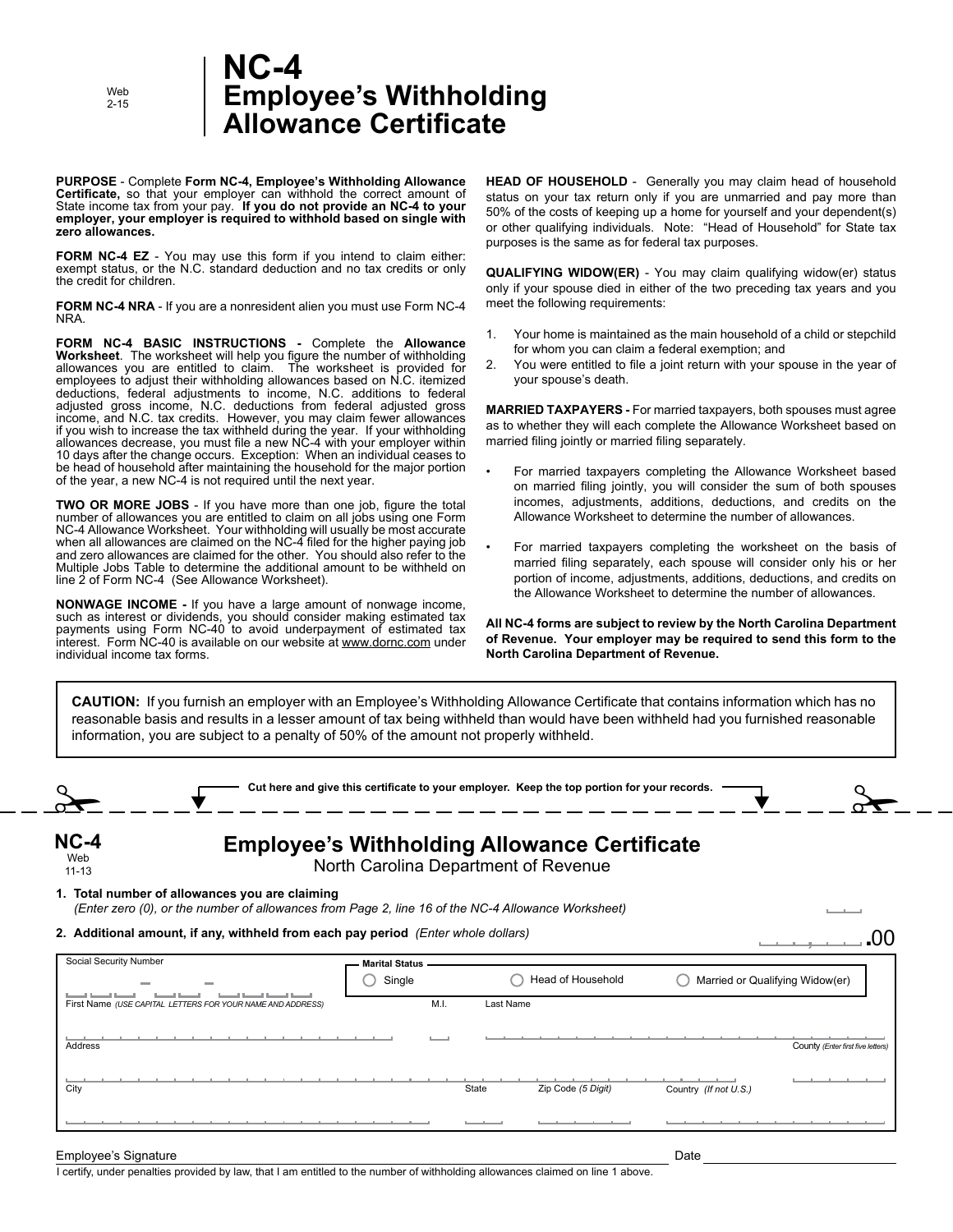Answer **all** of the following questions **for your filing status**.

#### **Single -**

| Will your N.C. itemized deductions from Page 3, Schedule 1 exceed \$9,999?<br>Will you have adjustments or deductions from income from Page 3, Schedule 2?<br>2.<br>Will you be able to claim any N.C. tax credits or tax credit carryovers from<br>3.<br>Page 4, Schedule 4?                                                  | Yes □<br>Yes □<br>Yes ロ |  | No □<br>$No$ $\Box$<br>No □ |  |  |
|--------------------------------------------------------------------------------------------------------------------------------------------------------------------------------------------------------------------------------------------------------------------------------------------------------------------------------|-------------------------|--|-----------------------------|--|--|
| If you answered "No" to all of the above, <b>STOP HERE</b> and enter <b>ZERO (0)</b> as total allowances on Form NC-4, Line 1.<br>If you answered "Yes" to any of the above, you may choose to go to Page 2, Part II to determine if you qualify for<br>additional allowances. Otherwise, enter ZERO (0) on Form NC-4, Line 1. |                         |  |                             |  |  |
|                                                                                                                                                                                                                                                                                                                                |                         |  |                             |  |  |
| <b>Married Filing Jointly -</b>                                                                                                                                                                                                                                                                                                |                         |  |                             |  |  |

|    | Will your N.C. itemized deductions from Page 3, Schedule 1 exceed \$17,499?                          | Yes □      | $No$ $\Box$ |  |
|----|------------------------------------------------------------------------------------------------------|------------|-------------|--|
|    | 2. Will you have adjustments or deductions from income from Page 3, Schedule 2?                      | Yes $\Box$ | $No$ $\Box$ |  |
|    | 3. Will you be able to claim any N.C. tax credits or tax credit carryovers from                      |            |             |  |
|    | Page 4, Schedule 4?                                                                                  | Yes $\Box$ | $No$ $\Box$ |  |
| 4. | Will your spouse receive combined wages and taxable                                                  |            |             |  |
|    | pensions of less than \$5,000 or only retirement benefits not subject to N.C. income tax? Yes $\Box$ |            | $No$ $\Box$ |  |
|    |                                                                                                      |            |             |  |

If you answered "No" to all of the above, **STOP HERE** and enter **ZERO (0)** as total allowances on Form NC-4, Line 1. If you answered "Yes" to any of the above, you may choose to go to Page 2, Part II to determine if you qualify for additional allowances. Otherwise, enter **ZERO (0)** on Form NC-4, Line 1.

| <b>Married Filing Separately -</b>                                                                                                                                                                                                                                                                                                    |                |                            |
|---------------------------------------------------------------------------------------------------------------------------------------------------------------------------------------------------------------------------------------------------------------------------------------------------------------------------------------|----------------|----------------------------|
| Will your portion of N.C. itemized deductions from Page 3, Schedule 1 exceed \$9,999?<br>Will you have adjustments or deductions from income from Page 3, Schedule 2?<br>2.<br>Will you be able to claim any N.C. tax credits or tax credit carryovers from<br>3.                                                                     | Yes □<br>Yes ロ | $No$ $\Box$<br>$No$ $\Box$ |
| Page 4, Schedule 4?                                                                                                                                                                                                                                                                                                                   | Yes $\Box$     | No □                       |
| If you answered "No" to all of the above, <b>STOP HERE</b> and enter <b>ZERO (0)</b> as total allowances on Form NC-4, Line 1.<br>If you answered "Yes" to any of the above, you may choose to go to Page 2, Part II to determine if you qualify for<br>additional allowances. Otherwise, enter <b>ZERO (0)</b> on Form NC-4, Line 1. |                |                            |

| <b>Head of Household-</b>                                                                                                                                                                                                                                                                                                      |       |  |             |  |  |  |  |
|--------------------------------------------------------------------------------------------------------------------------------------------------------------------------------------------------------------------------------------------------------------------------------------------------------------------------------|-------|--|-------------|--|--|--|--|
| Will your N.C. itemized deductions from Page 3, Schedule 1 exceed \$14,499?                                                                                                                                                                                                                                                    | Yes ロ |  | $No$ $\Box$ |  |  |  |  |
| Will you have adjustments or deductions from income from Page 3, Schedule 2?<br>2.<br>Will you be able to claim any N.C. tax credits or tax credit carryovers from<br>3.                                                                                                                                                       | Yes ロ |  | $No$ $\Box$ |  |  |  |  |
| Page 4, Schedule 4?                                                                                                                                                                                                                                                                                                            | Yes □ |  | No □        |  |  |  |  |
| If you answered "No" to all of the above, <b>STOP HERE</b> and enter <b>ZERO (0)</b> as total allowances on Form NC-4, Line 1.<br>If you answered "Yes" to any of the above, you may choose to go to Page 2, Part II to determine if you qualify for<br>additional allowances. Otherwise, enter ZERO (0) on Form NC-4, Line 1. |       |  |             |  |  |  |  |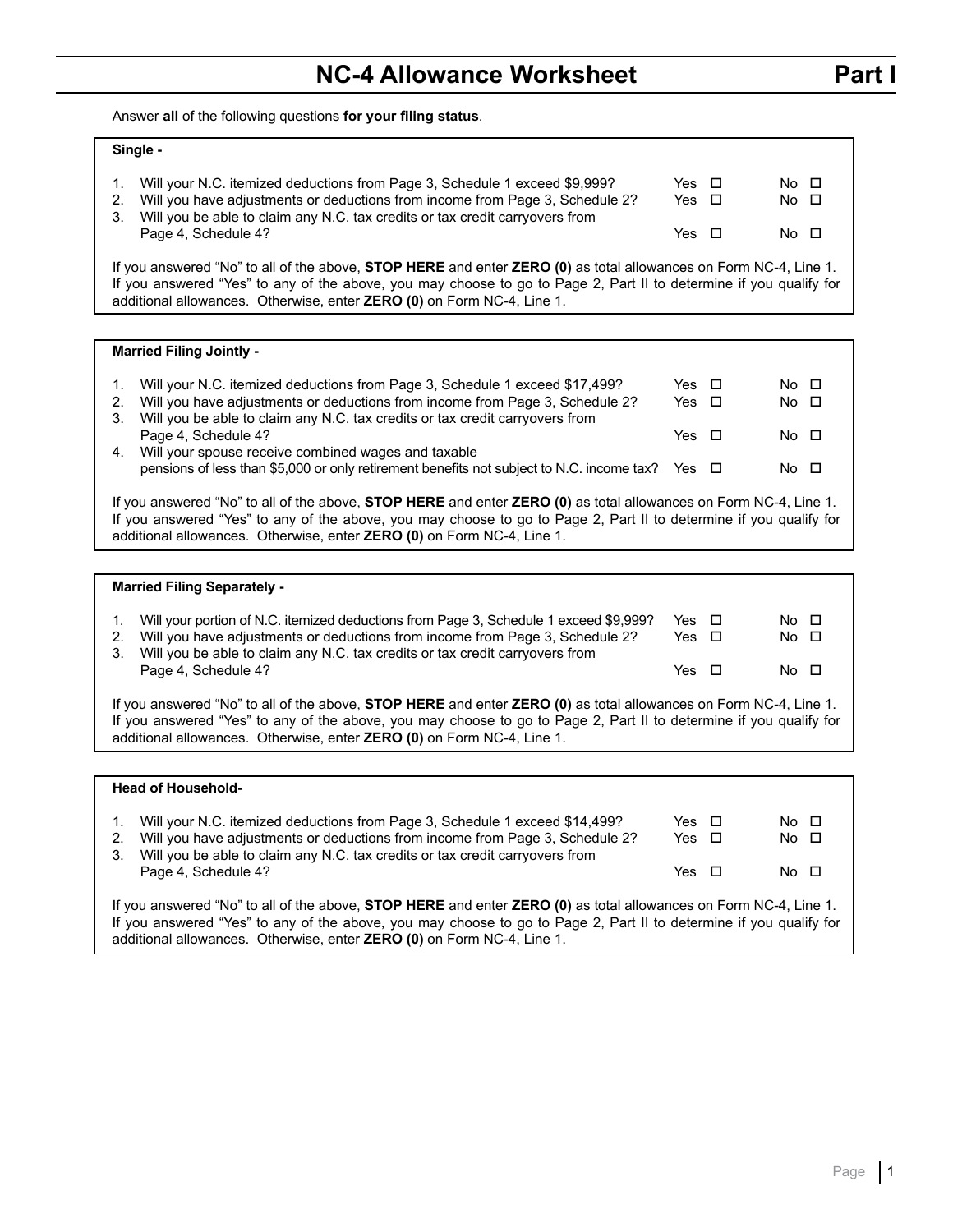# **NC-4 Allowance Worksheet**

|     | <b>Qualifying Widow(er) -</b>                                                                                                                                                                                                                                                                                                  |  |                                       |  |
|-----|--------------------------------------------------------------------------------------------------------------------------------------------------------------------------------------------------------------------------------------------------------------------------------------------------------------------------------|--|---------------------------------------|--|
|     | Will your N.C. itemized deductions from Page 3, Schedule 1 exceed \$17,499?<br>Yes $\Box$<br>1.<br>Will you have adjustments or deductions from income from Page 3, Schedule 2?<br>2.<br>Yes $\Box$<br>Will you be able to claim any N.C. tax credits or tax credit carryovers from<br>3.<br>Page 4, Schedule 4?<br>Yes $\Box$ |  | No □<br>$No$ $\square$<br>$No$ $\Box$ |  |
|     | If you answered "No" to all of the above, STOP HERE and enter THREE (3) as total allowances on Form NC-4, Line 1.<br>If you answered "Yes" to any of the above, you may choose to go to Part II to determine if you qualify for additional<br>allowances. Otherwise, enter THREE (3) on Form NC-4, Line 1.                     |  |                                       |  |
|     | <b>NC-4 Part II</b>                                                                                                                                                                                                                                                                                                            |  |                                       |  |
| 1.  |                                                                                                                                                                                                                                                                                                                                |  |                                       |  |
| 2.  | \$7,500 if single<br>Enter the applicable<br>\$15,000 if married filing jointly or qualifying widow(er)<br>N.C. standard deduction<br>\$7,500 if married filing separately<br>based on your filing status.                                                                                                                     |  |                                       |  |
| 3.  |                                                                                                                                                                                                                                                                                                                                |  |                                       |  |
| 4.  | Enter an estimate of your total federal adjustments to income and State deductions from                                                                                                                                                                                                                                        |  |                                       |  |
| 5.  |                                                                                                                                                                                                                                                                                                                                |  |                                       |  |
| 6.  | Enter an estimate of your nonwage income (such as dividends or interest) 6. $\$\$                                                                                                                                                                                                                                              |  |                                       |  |
| 7.  | Enter an estimate of your State additions to federal adjusted gross                                                                                                                                                                                                                                                            |  |                                       |  |
| 8.  |                                                                                                                                                                                                                                                                                                                                |  |                                       |  |
| 9.  |                                                                                                                                                                                                                                                                                                                                |  |                                       |  |
| 10. | Ex. $$3,900 \div $2,500 = 1.56$ rounds down to 1                                                                                                                                                                                                                                                                               |  |                                       |  |
| 11. | Enter the amount of your estimated N.C. tax credits from Page 4, Schedule 411. $\frac{\$}{\$}$                                                                                                                                                                                                                                 |  |                                       |  |
|     | Ex. $$200 \div $144 = 1.39$ rounds down to 1                                                                                                                                                                                                                                                                                   |  |                                       |  |
| 13. | If filing as single, head of household, or married filing separately, enter zero (0) on this line.<br>If filing as qualifying widow(er), enter 3.<br>If filing as married filing jointly, enter the appropriate number from either (a), (b), (c), or (d) below.                                                                |  |                                       |  |
|     | Your spouse expects to have zero wages and expects to receive retirement benefits that will all be nontaxable<br>(a)<br>for N.C. purposes, enter 3. (Nontaxable retirement benefits include: Bailey, Social Security, and Railroad<br>retirement)                                                                              |  |                                       |  |
|     | Your spouse expects to have combined wages and taxable pensions of more than \$1, but less than \$2,500,<br>(b)<br>enter 2.                                                                                                                                                                                                    |  |                                       |  |
|     | Your spouse expects to have combined wages and taxable pensions of more than \$2,500 but less than<br>(C)<br>\$5,000, enter 1.                                                                                                                                                                                                 |  |                                       |  |
|     | Your spouse expects to have combined wages and taxable pensions of more than<br>(d)                                                                                                                                                                                                                                            |  |                                       |  |
| 14. |                                                                                                                                                                                                                                                                                                                                |  |                                       |  |
| 15. | If you completed this worksheet on the basis of married filing jointly, the total number of allowances determined<br>on line 14 may be split between you and your spouse, however, you choose. Enter the number of allowances                                                                                                  |  |                                       |  |
| 16. | Subtract line 15 from line 14 and enter the total number of allowances here and on line 1 of your                                                                                                                                                                                                                              |  |                                       |  |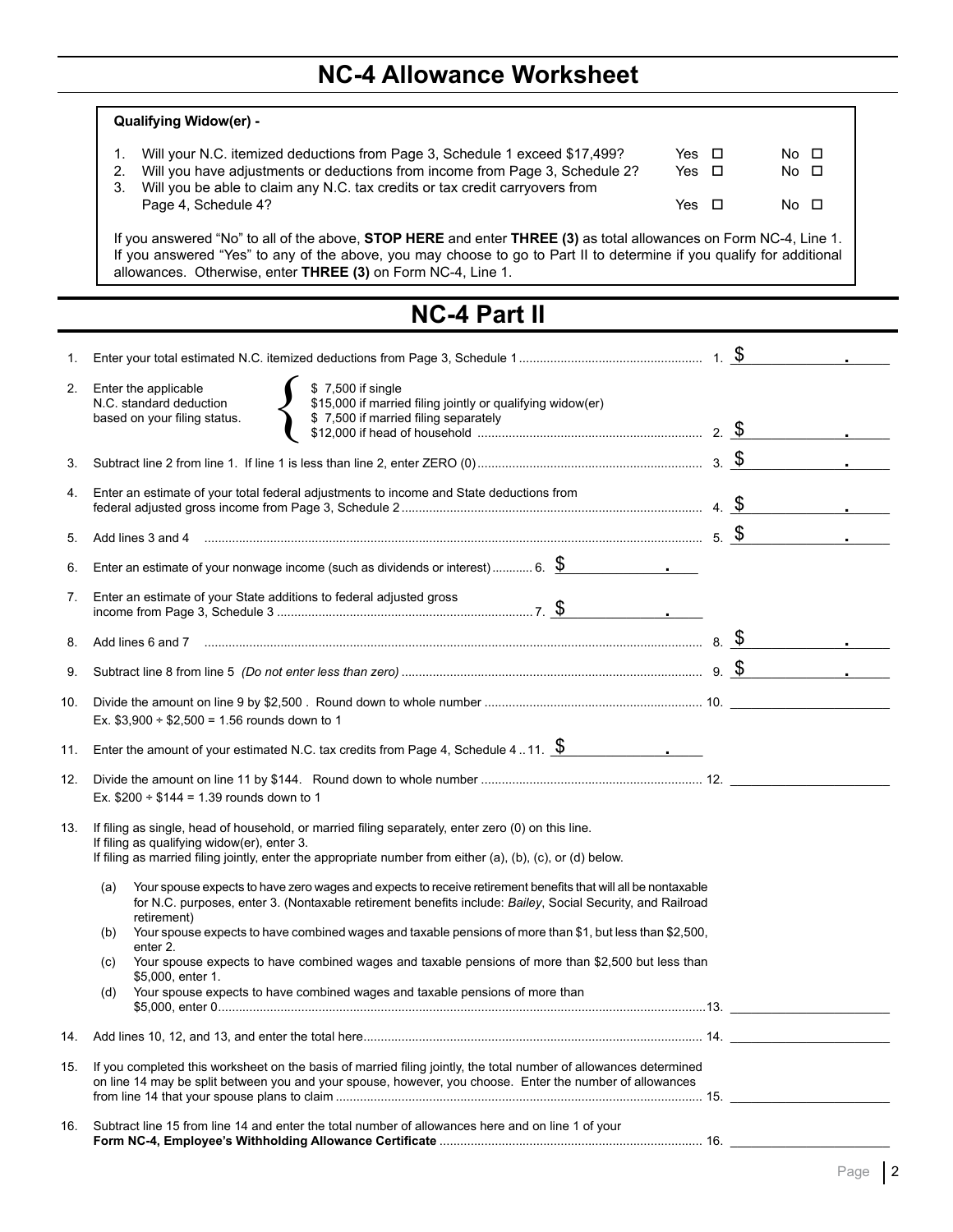## **NC-4 Allowance Worksheet Schedules**

**Important: If you cannot reasonably estimate the amount to enter in the schedules below, you should enter ZERO (0) on line 1, NC-4.**

| <b>Schedule 1</b>                                                                                                                                                                                                                                                                                                     |                                                               |  |  |  |  |  |  |
|-----------------------------------------------------------------------------------------------------------------------------------------------------------------------------------------------------------------------------------------------------------------------------------------------------------------------|---------------------------------------------------------------|--|--|--|--|--|--|
| <b>Estimated N.C. Itemized Deductions</b>                                                                                                                                                                                                                                                                             |                                                               |  |  |  |  |  |  |
| Qualifying mortgage interest<br>Real estate property taxes<br>Total qualifying mortgage interest and real estate property taxes*<br>Charitable Contributions (Same as allowed for federal purposes)<br>Total estimated N.C. itemized deductions. Enter on Page 2, Part II, Line 1                                     | <u>\$</u><br>\$<br>$\overline{\$}$<br>$\overline{\mathbb{S}}$ |  |  |  |  |  |  |
| *The sum of your qualified mortgage interest and real estate property taxes may not exceed \$20,000. For married<br>taxpayers, the \$20,000 limitation applies to the combined total of qualified mortgage interest and real estate property<br>taxes claimed by both spouses, rather than to each spouse separately. |                                                               |  |  |  |  |  |  |
| Schedule 2<br><b>Estimated Federal Adjustments to Income</b>                                                                                                                                                                                                                                                          |                                                               |  |  |  |  |  |  |
| Federal adjustments to income are the amounts that are deducted from total income claimed on your federal return.<br>Adjustments to income may include:                                                                                                                                                               |                                                               |  |  |  |  |  |  |
| Health savings account deduction<br>Moving expenses<br>Alimony paid<br><b>IRA</b> deduction<br>Student loan interest deduction<br>Certain business expenses of reservists, performing artist,<br>and fee-basis governmental officials<br>Total Federal Adjustments to Income                                          | နှစ်မြစ်<br>$\frac{1}{2}$<br>\$                               |  |  |  |  |  |  |
| <b>Estimated State Deductions from Federal</b><br>Adjusted Gross Income to Consider for NC-4 Purposes                                                                                                                                                                                                                 |                                                               |  |  |  |  |  |  |
| 20% of prior bonus depreciation addback<br>20% of prior section 179 addback<br>Amount by which North Carolina basis of property exceeds<br>federal basis of property - in year taxpayer disposes of property<br>Total State Deductions from Federal Adjusted Gross Income                                             | \$<br>\$<br>\$<br>\$                                          |  |  |  |  |  |  |
| (Do not consider any amount of the portion of Bailey Retirement<br>Benefits, Social Security Benefits, or Railroad Retirement Benefits<br>included in Adjusted Gross Income.)                                                                                                                                         |                                                               |  |  |  |  |  |  |
| Total Federal Adjustments to Income and State Deductions from Federal Adjusted<br>Gross Income. Enter on Page 2, Part II, Line 4                                                                                                                                                                                      | \$                                                            |  |  |  |  |  |  |
| Schedule 3                                                                                                                                                                                                                                                                                                            |                                                               |  |  |  |  |  |  |
| <b>Estimated State Additions to Federal</b><br>Adjusted Gross Income to Consider for NC-4 Purposes                                                                                                                                                                                                                    |                                                               |  |  |  |  |  |  |
| Shareholder's share of built-in gains tax that the S corporation paid for federal income tax purposes<br>Amount by which federal basis of property exceeds NC basis of property - in year taxpayer<br>disposes of property                                                                                            | \$<br>$\frac{1}{2}$                                           |  |  |  |  |  |  |
| Amount of gross income from domestic production activities that a taxpayer excludes<br>from gross income under section 199 of the Internal Revenue Code<br>Total State Additions to Federal Adjusted Gross Income. Enter on Page 2, Part II, Line 7                                                                   | $\frac{1}{2}$<br>\$                                           |  |  |  |  |  |  |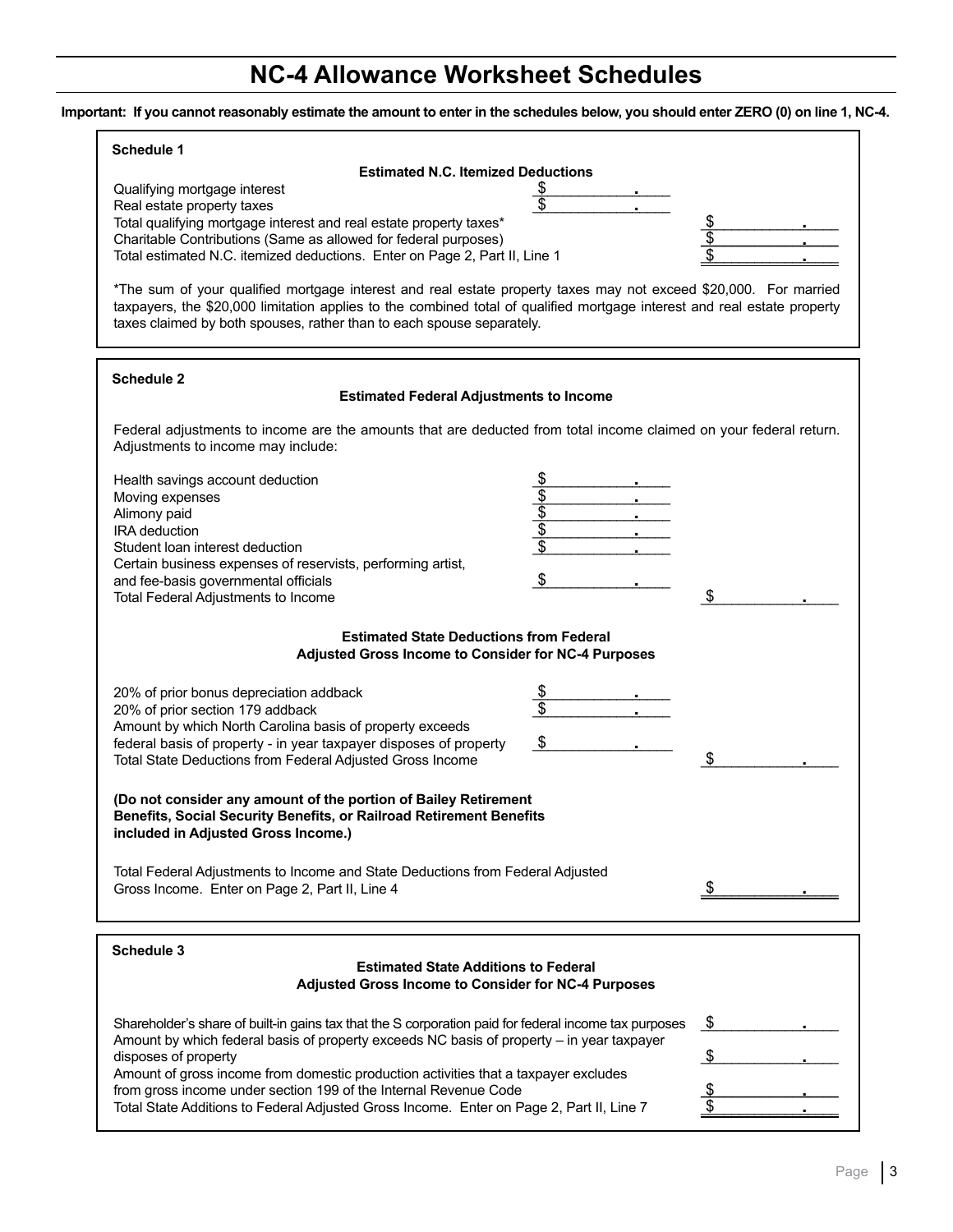# **NC-4 Allowance Worksheet Schedules**

| Schedule 4                               | <b>Estimated N.C. Tax Credits</b>                                                                                                                                                                                                                                                                                                     |                           |                                                     |                                   |
|------------------------------------------|---------------------------------------------------------------------------------------------------------------------------------------------------------------------------------------------------------------------------------------------------------------------------------------------------------------------------------------|---------------------------|-----------------------------------------------------|-----------------------------------|
|                                          | Tax Credit for Income Taxes Paid to Other States by Individuals                                                                                                                                                                                                                                                                       |                           | \$                                                  |                                   |
| Credit for Children                      | A taxpayer who is allowed a federal child tax credit under section 24 of the Internal Revenue Code is allowed a tax credit<br>for each dependent child unless adjusted gross income exceeds the threshold amount shown below.<br>The credit can be claimed only for a child who is under 17 years of age on the last day of the year. |                           |                                                     |                                   |
| <b>Filing Status</b>                     | <b>Adjusted Gross Income</b>                                                                                                                                                                                                                                                                                                          | No. of<br><b>Children</b> | <b>Credit Amount per</b><br><b>Qualifying Child</b> | <b>Estimated</b><br><b>Credit</b> |
| Single                                   | Up to \$20,000                                                                                                                                                                                                                                                                                                                        |                           | \$125                                               |                                   |
|                                          | Over \$20,000 and up to \$50,000                                                                                                                                                                                                                                                                                                      |                           | \$100                                               |                                   |
|                                          | Over \$50,000                                                                                                                                                                                                                                                                                                                         |                           | \$0                                                 | $\frac{\sqrt{25}}{\sqrt{25}}$     |
| Married Filing Jointly or                | Up to \$40,000                                                                                                                                                                                                                                                                                                                        |                           | \$125                                               | <u>\$</u>                         |
| Qualifying Widow(er)                     | Over \$40,000 and up to \$100,000                                                                                                                                                                                                                                                                                                     |                           | \$100                                               | $\frac{1}{2}$                     |
|                                          | Over \$100,000                                                                                                                                                                                                                                                                                                                        |                           | \$0                                                 | $\frac{1}{2}$                     |
| <b>Head of Household</b>                 | Up to \$32,000                                                                                                                                                                                                                                                                                                                        |                           | \$125                                               | $\frac{\$}$ .                     |
|                                          | Over \$32,000 and up to \$80,000                                                                                                                                                                                                                                                                                                      |                           | \$100                                               |                                   |
|                                          | Over \$80,000                                                                                                                                                                                                                                                                                                                         |                           | \$0                                                 | $rac{1}{2}$                       |
| <b>Married Filing Separately</b>         | Up to \$20,000                                                                                                                                                                                                                                                                                                                        |                           | \$125                                               | $\frac{\mathsf{s}}{\mathsf{s}}$ . |
|                                          | Over \$20,000 and up to \$50,000                                                                                                                                                                                                                                                                                                      |                           | \$100                                               | $\frac{\text{S}}{\text{S}}$ .     |
|                                          | Over \$50,000                                                                                                                                                                                                                                                                                                                         |                           | \$0                                                 |                                   |
|                                          | <b>Additional Tax Credits and Carryovers</b>                                                                                                                                                                                                                                                                                          |                           |                                                     |                                   |
|                                          | G.S. 105-129.16A, Credit for Investing in Renewable Energy Property                                                                                                                                                                                                                                                                   |                           | - \$                                                |                                   |
|                                          | G.S. 105-129.16H, Credit for Donating Funds to a Nonprofit Organization or Unit of State or<br>Local Government to Enable the Nonprofit or Government Unit to Acquire Renewable                                                                                                                                                       |                           |                                                     |                                   |
| <b>Energy Property</b>                   |                                                                                                                                                                                                                                                                                                                                       |                           | \$                                                  |                                   |
|                                          | G.S. 105-129.35, Credit for Rehabilitating Income-Producing Historic Structure                                                                                                                                                                                                                                                        |                           |                                                     |                                   |
|                                          | G.S. 105-129.36, Credit for Rehabilitating Nonincome Producing Historic Structure                                                                                                                                                                                                                                                     |                           | $\frac{2}{\sqrt{2}}$<br>\$                          |                                   |
|                                          | G.S. 105-129.42, Credit for Low-Income Housing Awarded a Federal Credit Allocated on or                                                                                                                                                                                                                                               |                           |                                                     |                                   |
| after January 1, 2003                    |                                                                                                                                                                                                                                                                                                                                       |                           |                                                     |                                   |
|                                          | G.S. 105-129.55, Credit for North Carolina Research & Development                                                                                                                                                                                                                                                                     |                           | $\frac{6}{9}$                                       |                                   |
|                                          | G.S. 105-129.71, Credit for Income Producing Rehabilitated Mill Property                                                                                                                                                                                                                                                              |                           |                                                     |                                   |
|                                          | G.S. 105-129.72, Credit for Non-income Producing Rehabilitated Mill Property                                                                                                                                                                                                                                                          |                           | $\frac{1}{2}$                                       |                                   |
|                                          | G.S. 105-129.96, Credit for Constructing a Railroad Intermodal Facility                                                                                                                                                                                                                                                               |                           |                                                     |                                   |
| Tax Credit Carryover from previous years |                                                                                                                                                                                                                                                                                                                                       |                           | \$                                                  |                                   |
|                                          |                                                                                                                                                                                                                                                                                                                                       |                           |                                                     |                                   |